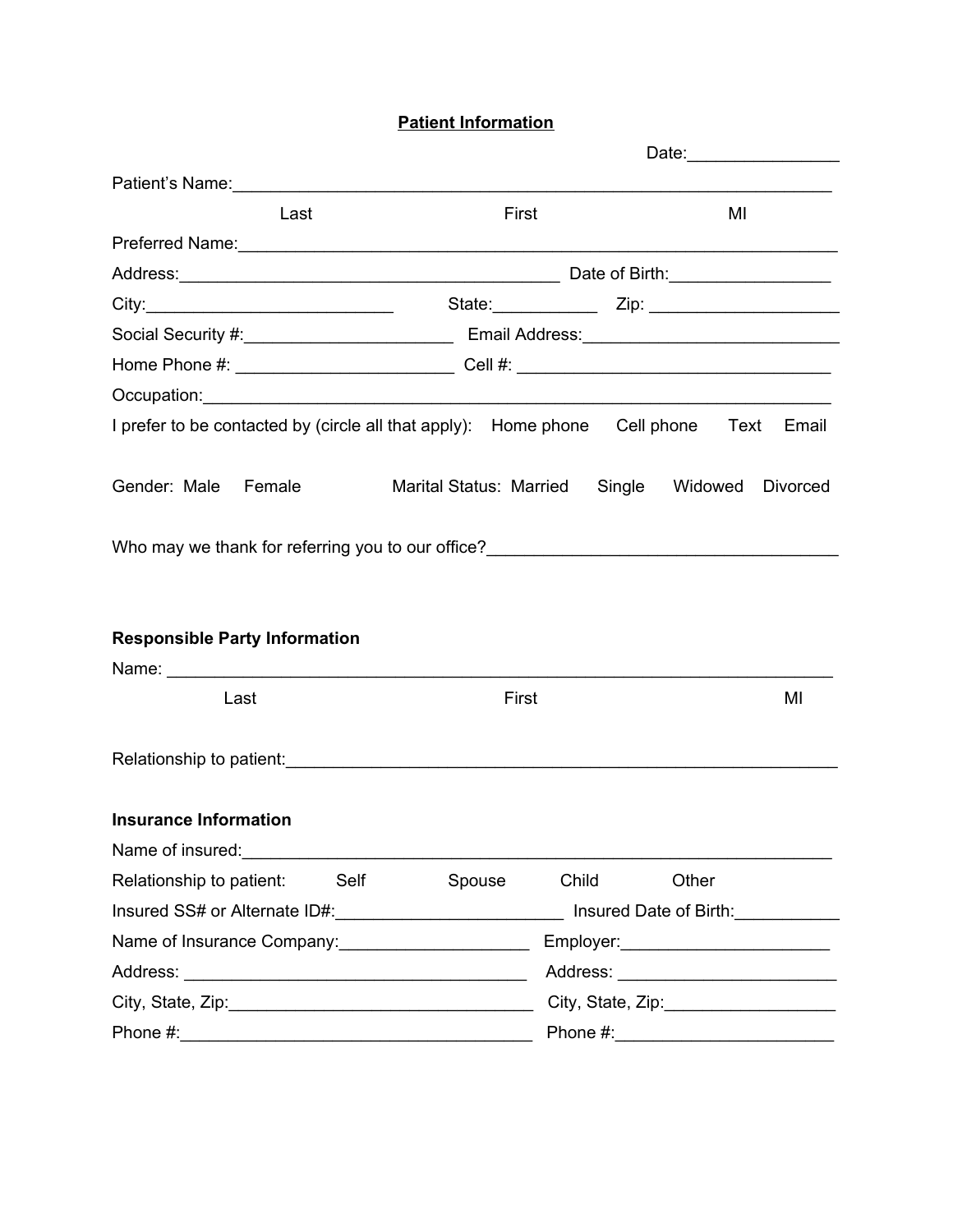## **Dental History**

| The last time I visited the dentist was:                                                                        |     |    |     |                                      |    |
|-----------------------------------------------------------------------------------------------------------------|-----|----|-----|--------------------------------------|----|
| I have had a serious problem with previous dental treatment:<br>Yes<br><b>No</b>                                |     |    |     |                                      |    |
| If yes, please explain:                                                                                         |     |    |     |                                      |    |
| I have serious dental anxiety:<br>Yes                                                                           |     | No |     |                                      |    |
| If yes, please describe:                                                                                        |     |    |     |                                      |    |
| My primary reason for coming in today is: <b>With an article and the primary reason for coming</b> in today is: |     |    |     |                                      |    |
| Have you ever had any of the following:                                                                         |     |    |     |                                      |    |
| Periodontal (gum) disease: Yes<br>No                                                                            |     |    |     | Have you received any treatment? Yes | No |
| Loose teeth: Yes<br>No                                                                                          |     |    |     |                                      |    |
| TMJ (jaw joint) problems: Yes                                                                                   | No  |    |     | Have you received any treatment? Yes |    |
| No                                                                                                              |     |    |     |                                      |    |
| Frequent chipped or broken teeth or restorations? Yes<br><b>No</b>                                              |     |    |     |                                      |    |
| Excessive wear: Yes<br>No                                                                                       |     |    |     |                                      |    |
| Missing teeth that you want replaced? Yes                                                                       | No. |    |     |                                      |    |
| Do you wear a nightguard or TMJ Splint?                                                                         | Yes | No |     |                                      |    |
| Do you like your smile? Yes No                                                                                  |     |    |     |                                      |    |
| If no, would you like to talk about changing your smile?                                                        |     |    | Yes | No                                   |    |
| Would you like to have your teeth bleached?<br>Yes<br>No                                                        |     |    |     |                                      |    |
| Would you like to have your teeth straightened?<br>Yes<br>No                                                    |     |    |     |                                      |    |
| My goal for my dental health is:                                                                                |     |    |     |                                      |    |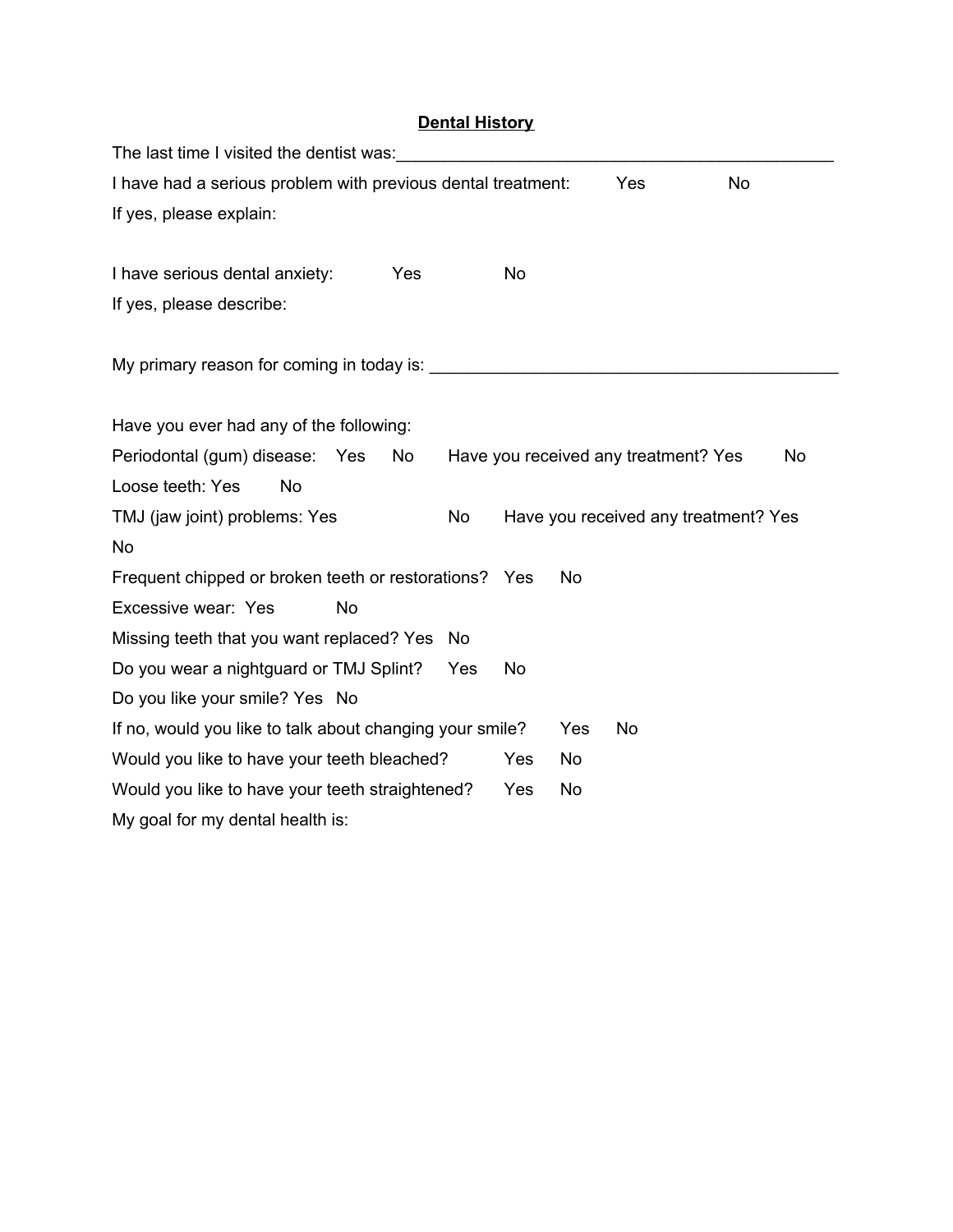#### **Medical History**

| Patient Name:  |
|----------------|
| Address:       |
| Phone Number:  |
| Date of Birth: |

Although dental personnel primarily treat the area in and around the mouth, your mouth is part of your entire body. Health problems that you may have, or medication(s) that you may be taking, could have an important interrelationship with the dentistry you will receive.

| Thank you for answering the following questions:                                             |     |     |  |  |  |  |
|----------------------------------------------------------------------------------------------|-----|-----|--|--|--|--|
| Have you ever had any serious head or neck injury?<br>Yes<br><b>No</b>                       |     |     |  |  |  |  |
| Have you been told to take antibiotics prior to dental treatment?<br><b>No</b><br><b>Yes</b> |     |     |  |  |  |  |
| If so, why? $\overline{\phantom{a}}$                                                         |     |     |  |  |  |  |
| Do you take blood thinners? Yes                                                              | No. |     |  |  |  |  |
| Have y                                                                                       |     |     |  |  |  |  |
| ou ever taken: Fosamax, Boniva, Actonel, Prolia or any other medications containing          |     |     |  |  |  |  |
| bisphosphonate?<br>Yes<br>No.                                                                |     |     |  |  |  |  |
| Do you use tobacco or vape?                                                                  | Yes | No. |  |  |  |  |
| Do you use recreational drugs?                                                               | Yes | No  |  |  |  |  |

### **WOMEN ONLY**

Pregnant/ trying to become pregnant? Yes NoNursing? Yes No

#### **ALL PATIENTS**

Are you allergic to any of the following? (Circle All)

| Aspirin                   | Amoxicillin |                                       |       | Benzocaine Clindamycin Chlorhexidine Hydrocodone |            |
|---------------------------|-------------|---------------------------------------|-------|--------------------------------------------------|------------|
| <i>Ibuprofen</i>          | Latex       | Local Anesthetics                     | Metal | Oxycodone                                        | Penicillin |
| Sulfa drugs (antibiotics) |             | Sulfites (Preservatives) Tetracycline |       |                                                  | Tylenol    |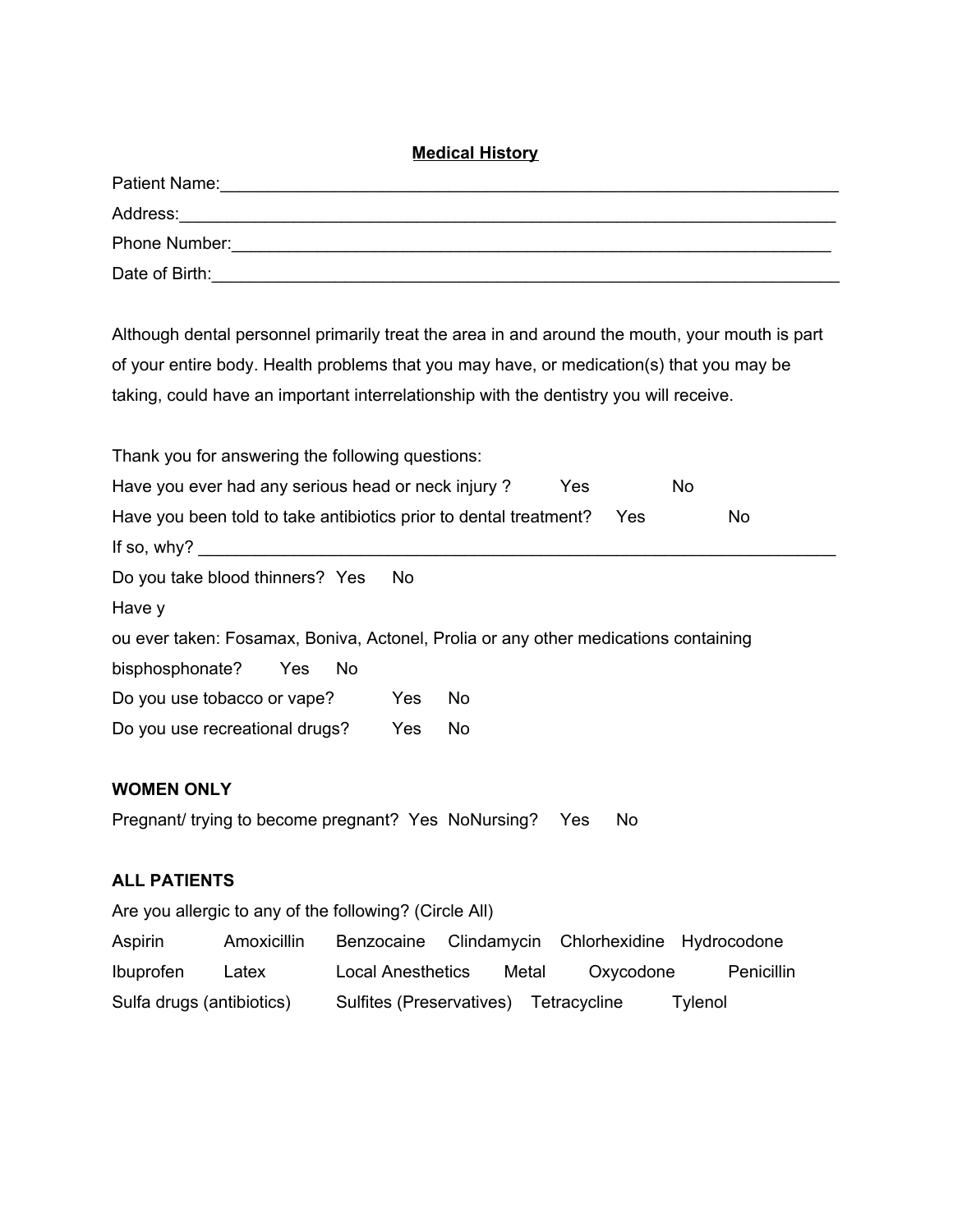allergies?\_\_\_\_\_\_\_\_\_\_\_\_\_\_\_\_\_\_\_\_\_\_\_\_\_\_\_\_\_\_\_\_\_\_\_\_\_\_\_\_\_\_\_\_\_\_\_\_\_\_\_\_\_\_\_\_\_\_\_\_\_\_\_\_\_\_\_\_

#### **Please list all medications and supplements that you currently take?**

#### **Do you have, or have you had, any of the following?**

| AIDS/HIV positive          | Allergies           | Alzheimer's            | Anaphylaxis                   |
|----------------------------|---------------------|------------------------|-------------------------------|
| Anemia                     | Angina              | <b>Arthritis</b>       | <b>Artificial Heart Valve</b> |
| <b>Artificial Joint</b>    | Asthma              | <b>Blood Disease</b>   | <b>Breathing Problems</b>     |
| Cancer                     | Chemotherapy        | <b>Chest Pain</b>      | <b>Cold Sores</b>             |
| Convulsions                | <b>Diabetes</b>     | Drug Addiction         | <b>Eating Disorder</b>        |
| <b>Excessive Bleeding</b>  | Easily Winded       | Emphysema              | Epilepsy or seizure           |
| <b>Frequent Headaches</b>  | Glaucoma            | Hard of Hearing        | <b>Hay Fever</b>              |
| Heart Attack/ Failure      | <b>Heart Murmur</b> | Fainting/Dizziness     | <b>Frequent Cough</b>         |
| Hemophilia                 | Hepatitis A         | Hepatitis B or C       | Herpes (Cold sores)           |
| <b>High Blood Pressure</b> | Lung Disease        | <b>Thyroid Disease</b> | Sleep Apnea                   |
| Low Blood Pressure         | Sinus Trouble       | Sjogren's Syndrome     | Pain in Jaw Joints            |

\_\_\_\_\_\_\_\_\_\_\_\_\_\_\_\_\_\_\_\_\_\_\_\_\_\_\_\_\_\_\_\_\_\_\_\_\_\_\_\_\_\_\_\_\_\_\_\_\_\_\_\_\_\_\_\_\_\_\_\_\_\_\_\_\_\_\_\_\_\_\_\_\_\_\_\_

Have you had any serious illness not listed? Yes No

If yes, please explain:

To the best of my knowledge, the questions on this form have been accurately answered. I understand that providing incorrect information may be dangerous to me (or patient's) health. It is my responsibility to inform the dental office of any changes in medical status.

\_\_\_\_\_\_\_\_\_\_\_\_\_\_\_\_\_\_\_\_\_\_\_\_\_\_\_\_\_\_\_\_\_\_\_\_\_\_\_\_\_\_\_\_\_ \_\_\_\_\_\_\_\_\_\_\_\_\_\_\_\_\_\_\_\_\_\_\_

Patient's Signature Date Date